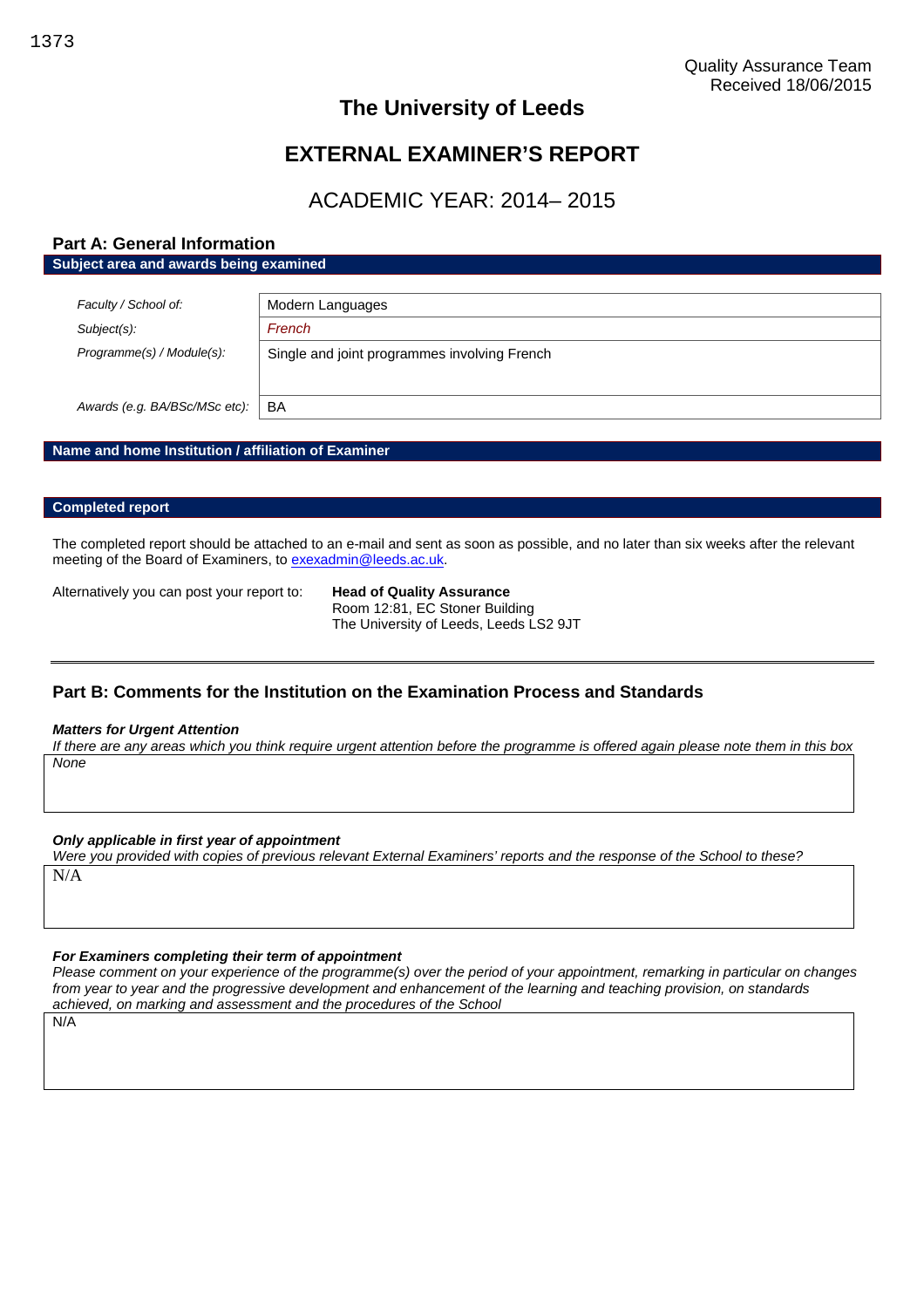### **Standards**

- **1. Please indicate the extent to which the programme Aims and Intended Learning Outcomes (ILOs) were commensurate with the level of the award**
	- *The appropriateness of the Intended Learning Outcomes for the programme(s)/modules and of the structure and content of the programme(s);*
	- *The extent to which standards are appropriate for the award or award element under consideration.*

The structure and content of the modules that I scrutinised were entirely appropriate. Outcomes were clearly stated, and the supporting documentation clearly explained how the proposed learning activities would help to achieve them. Modules selected for periodic review very helpfully provided overviews of each teaching session and materials studied, which confirmed the high quality of the modules offered.

The standards were likewise entirely appropriate.

#### **2. Did the Aims and ILOs meet the expectations of the national subject benchmark (where relevant)?**

 *The comparability of the programme(s) with similar programme(s) at other institutions and against national benchmarks and the Framework for Higher Education Qualifications.*

The aims and outcomes were very similar to those at comparator institutions, and similarly pitched relative to CEFR.

#### **3. Please comment on the assessment methods and the appropriateness of these to the ILOs**

 *The design and structure of the assessment methods, and the arrangements for the marking of modules and the classification of awards;*

 *The quality of teaching, learning and assessment methods that may be indicated by student performance.* The modules that I scrutinised were assessed primarily by a combination of written assessed coursework and written examination. These assessments were entirely appropriate in terms of length and difficulty relative to the given Level. The assessment modalities adopted still permitted diversity within the overall programme (length and language of exercise, range of analytical and argumentative skills being tested, etc.)

#### **4. Were students given adequate opportunity to demonstrate their achievement of the Aims and ILOs?**

- *The academic standards demonstrated by the students and, where possible, their performance in relation to students on comparable courses;*
	- *The strengths and weaknesses of the students as a cohort.*

Student performances this year (in comparison with the previous two years of my appointment) seemed to exhibit a greater variation across modules, which was well captured by the variation in average marks awarded for individual modules: in other words, the modules that I reviewed which presented a higher or lower average did so by reason of the strength of the work submitted rather than because of a disparity in the harshness of the marking. Generally speaking, there seemed to be fewer exceptionally good performances this year in the modules within my purview, although some candidates had certainly produced excellent work which was appropriately rewarded by assessors who judiciously used the full range of marks available.

This year, for modules which included both ACW and invigilated examinations, I was a little more struck by how much stronger the performance in the coursework appeared to be. This is not a cause for concern, and some difference is entirely natural, but it might raise the question of whether further preparation in the modality of assessment (e.g. more timed practice answers for modules assessed by invigilated examination) might be worth considering.

### **5. For Examiners responsible for programmes that include clinical practice components, please comment on the learning and assessment of practice components of the curriculum**

N/A

## **6. Please comment on the nature and effectiveness of enhancements to the programme(s) and modules since the previous year**

*It would be particularly helpful if you could also identify areas of good practice which are worthy of wider dissemination.* There were few changes in the modules that I assessed, nor did I consider such modifications necessary.

## **7. Please comment on the influence of research on the curriculum and learning and teaching** *This may include examples of curriculum design informed by current research in the subject; practice informed by research;*

*students undertaking research.* I was again delighted by the sheer range of modules offered to students, particularly in Final Year, and it was clear that students had benefited from the extent to which these modules mapped onto the research interests and specialisms of the teaching staff (e.g. a fascinating palaeographical / codicological project prepared for a medieval module, reflecting both the initiative of the student who formulated it and the expertise of the colleague who assessed it).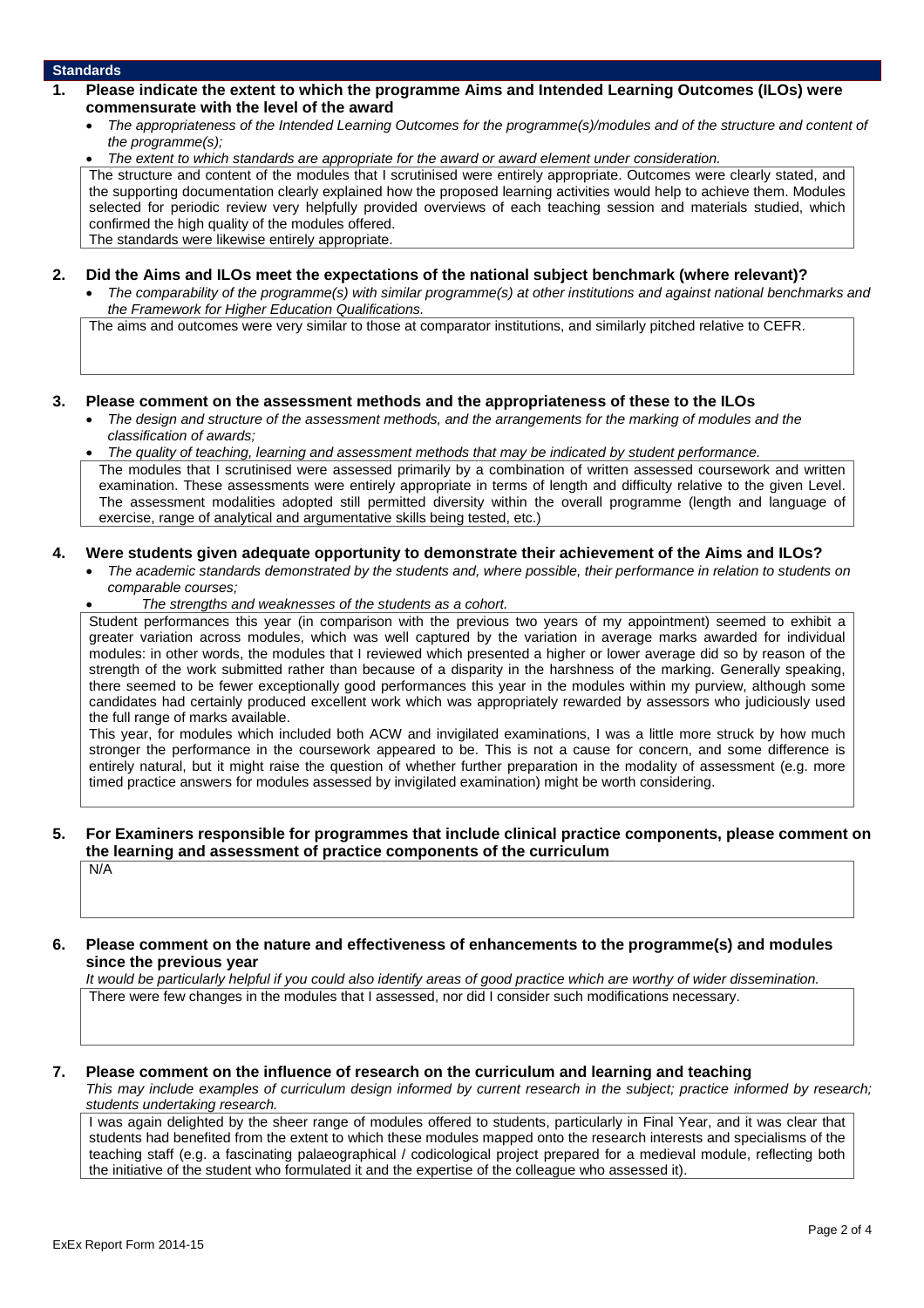**8. Where the programme forms part of an Integrated PhD, please comment on the appropriateness of the programme as training for a PhD N/A**

#### **For Examiners involved in mentoring arrangements**

**9. If you have acted as a mentor to a new External Examiner or have received mentor support please comment here on the arrangements**

N/A

#### **The Examination/Assessment Process**

**10. The University and its Schools provide guidance for External Examiners as to their roles, powers and responsibilities. Please indicate whether this material was sufficient for you to act effectively as an External Examiner.**

*Whether External Examiners have sufficient access to the material needed to make the required judgements and whether they are encouraged to request additional information.*

Scripts, marking grids, and course documentation were provided for the modules scrutinised, and this information was entirely sufficient for my role. The provision of statistical data for the marks awarded for each module was particularly useful for the purposes of moderation.

**11. Did you receive appropriate documentation relating to the programmes and/or parts of programmes for which you have responsibility, e.g. programme specifications or module handbooks, marking criteria?** *The coherence of the policies and procedures relating to External Examiners and whether they match the explicit roles they are asked to perform.*

Yes (see above)

**12. Were you provided with all draft examination papers/assessments? Was the nature and level of the questions appropriate? If not, were suitable arrangements made to consider your comments?**

I received and commented on assessments for the modules within my purview, and my recommendations were incorporated to my satisfaction. The level of difficulty was entirely appropriate.

**13. Was sufficient assessed / examined work made available to enable you to have confidence in your evaluation of the standard of student work? Were the scripts clearly marked/annotated?**

I had access to all the assessed work and was satisfied that my random sampling of this allowed me to be confident of assessment practices within and across the modules. Annotation of examinations and ACW was full and transparent, with excellent use of feedback forms. A few modules had made use of Grademark and provided very detailed feedback through the mark-up procedure; although there is a learning curve in using the technology, colleagues might be encouraged to adopt this mode of marking / feedback more widely. The moderation forms provided were very insightful, and recorded where any adjustments had been required; I approved entirely of the decisions reached after consultation between first and second markers.

**14. Was the choice of subjects for dissertations appropriate? Was the method and standard of assessment appropriate?**

Yes in both cases.

**15. Were the administrative arrangements satisfactory for the whole process, including the operation of the Board of Examiners? Were you able to attend the meeting? Were you satisfied with the recommendations of the Board?**

I attended the French Board, and was entirely happy with its conduct. In contrast to the practice at my previous institution, student names were visible, which allowed meaningful comments about particular cases to be made (and also facilitated the recognition of noteworthy candidates). I commend this lack of anonymity wholeheartedly, and noted that it always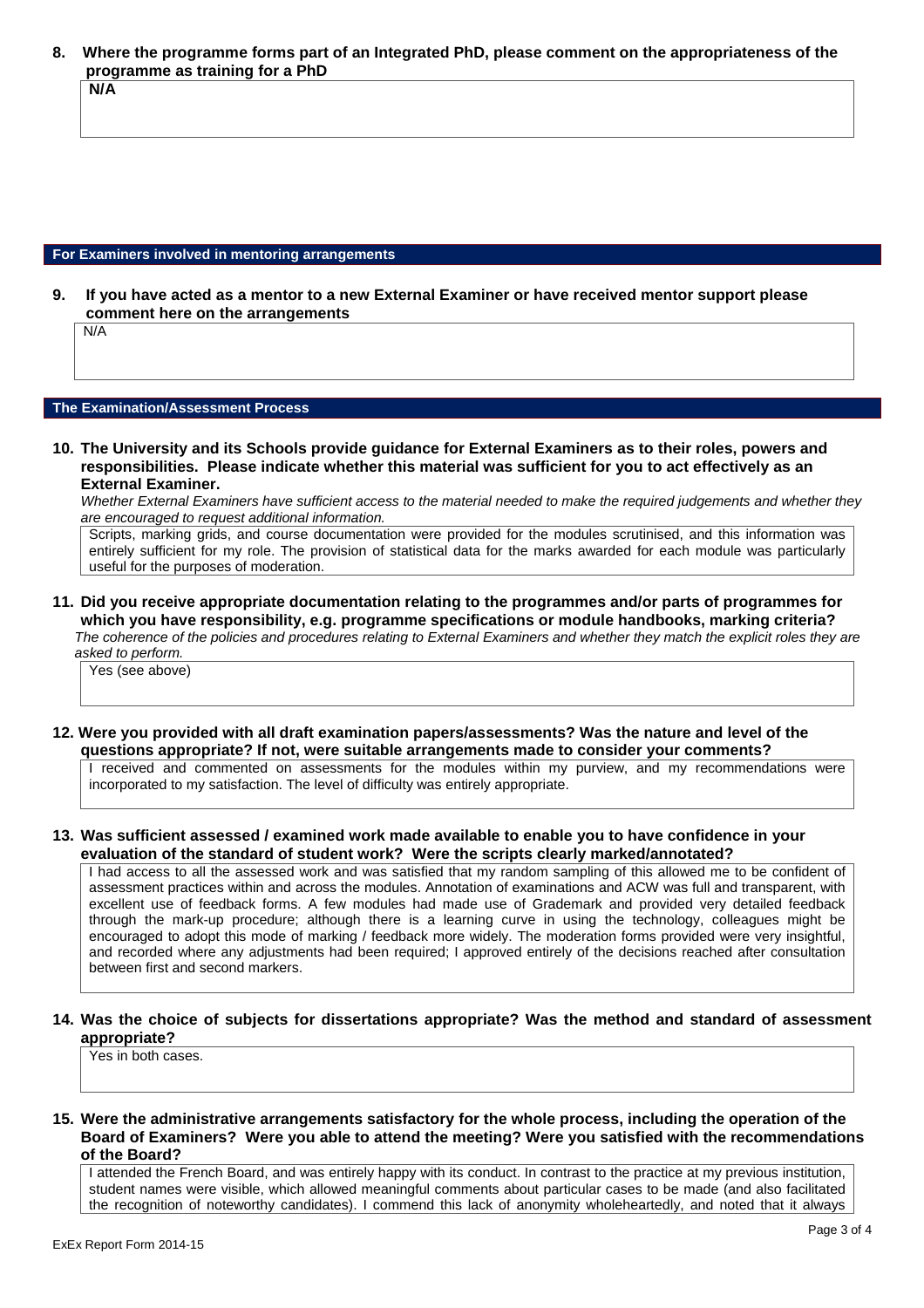**16. Were appropriate procedures in place to give due consideration to mitigating circumstances and medical evidence?**

Yes.

### **Other comments**

## **Please use this box if you wish to make any further comments not covered elsewhere on the form**

Particular praise is due to the French exams officer and support staff for their efforts in making my task as efficient and enjoyable as possible. I continue to be impressed by the range and quality of teaching and learning within the discipline, and would like to commend colleagues for the professionalism that they exhibit in all aspects of their practice.